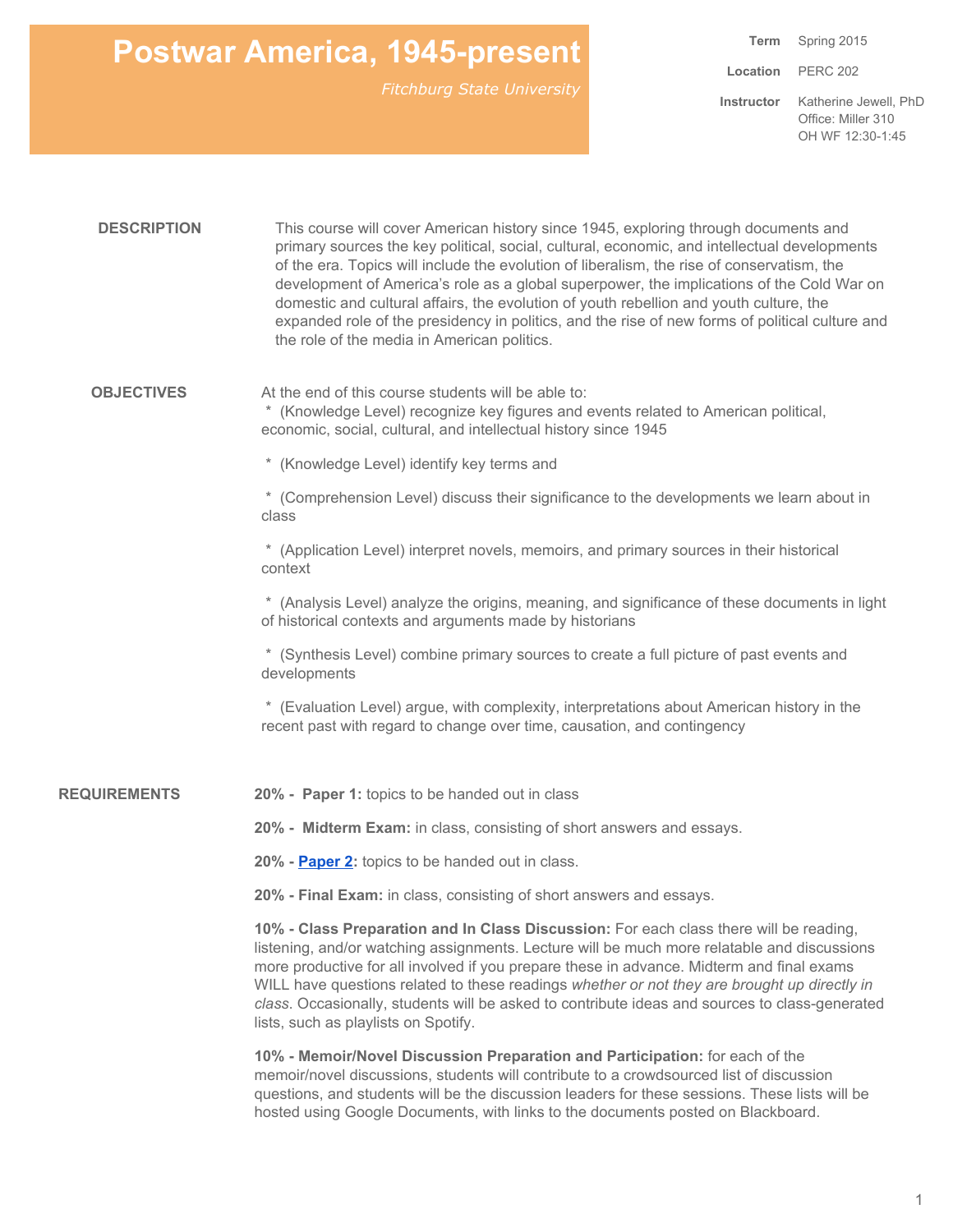*Fitchburg State University*

**Term Location Instructor** Katherine Jewell, PhD Spring 2015 PERC 202 Office: Miller 310 OH WF 12:30-1:45

#### **COMMUNICATION** The best way to communicate with me is via email: [kjewell1@fitchburgstate.edu.](mailto:kjewell1@fitchburgstate.edu) Please allow 24 hours for a response and 48 hours over the weekend.

**MATERIALS NEEDED** Readings from the online, open source textbook, *American Yawp* [\(www.americanyawp.com\)](http://www.americanyawp.com/) or Gillon, *The American Paradox.*

> Grace Metalious, *Peyton Place* [\(Amazon](http://www.amazon.com/Peyton-Place-Hardscrabble-Books-Fiction-England/dp/1555534007) has paperback used as low as \$3.15, and ebook and audio) [Discussion](https://docs.google.com/document/d/1IiS4aTcr7lBbg7Ov4ItUYEHsgtG9-AaO9rgRKFZA5sk/edit) Guide

Anne Moody, *Coming of Age in Mississippi* [\(Amazon,](http://www.amazon.com/Coming-Age-Mississippi-Anne-Moody/dp/0440314887/ref=sr_1_1?s=books&ie=UTF8&qid=1421192619&sr=1-1&keywords=coming+of+age+in+mississippi) lots of cheap copies)

Hunter S. Thompson, *Fear and Loathing on the Campaign Trail '72* [\(this](http://www.amazon.com/Fear-Loathing-Campaign-Trail-72/dp/0446313645/ref=sr_1_2?s=books&ie=UTF8&qid=1421192665&sr=1-2&keywords=fear+and+loathing+on+the+campaign+trail+%2772) or the newer printing is fine)

Michael MacDonald, *All Souls* [\(Amazon](http://www.amazon.com/All-Souls-Family-Story-Southie/dp/0807072133/ref=sr_1_1?s=books&ie=UTF8&qid=1421192707&sr=1-1&keywords=all+souls), any printing is fine)

David Brooks, *Bobos in Paradise* [\(Amazon,](http://www.amazon.com/Bobos-Paradise-Upper-Class-There/dp/0684853787/ref=sr_1_1?s=books&ie=UTF8&qid=1421192753&sr=1-1&keywords=bobos+in+paradise) also tons of cheap copies)

William Finnegan, *Cold New World* [\(Amazon,](http://www.amazon.com/Cold-New-World-Growing-Paperbacks/dp/0375753826/ref=sr_1_1?s=books&ie=UTF8&qid=1421192795&sr=1-1&keywords=Cold+New+world) same deal)

A Spotify account (free is fine)

**GRADING CRITERIA** Exams and papers in this course are designed for students to explore their historical reasoning and use of evidence. Questions posed will ask students to extend their interpretations of sources, events, conflicting perspectives, historical change, and arguments by historians to construct plausible, well-supported arguments about the meaning of events, causation, and Americans' experiences in the postwar era.

> Grading, as such, will be based on the mechanics of the arguments made, their logical presentation, as well as incorporation of relevant evidence and examples.

*A***level work**will exhibit excellence in all three areas, at all levels of learning, from knowledge to synthesis and argumentation.

**Knowledge:**A papers, exams, and discussion contributions use relevant historical data and examples without excluding pertinent counterexamples or arguments.

**Comprehension:**A papers, exams, and discussion contributions understand the meaning and detail of these examples with precision.

**Application:** A papers, exams, and discussion contributions apply relevant details to their argument at appropriate points.

**Analysis:**A papers, exams, and discussion contributions ably analyze these examples and connect them to the author's point of view or argument

**Synthesis:** A papers, exams, and discussion contributions draw from the relevant data to synthesize and articulate their views of the evidence and their collective meaning

**Evaluation:**A papers, exams, and discussion contributions exhibit arguments that assess the relevant arguments and counterarguments from contemporary sources as well as historians in the construction of the position held.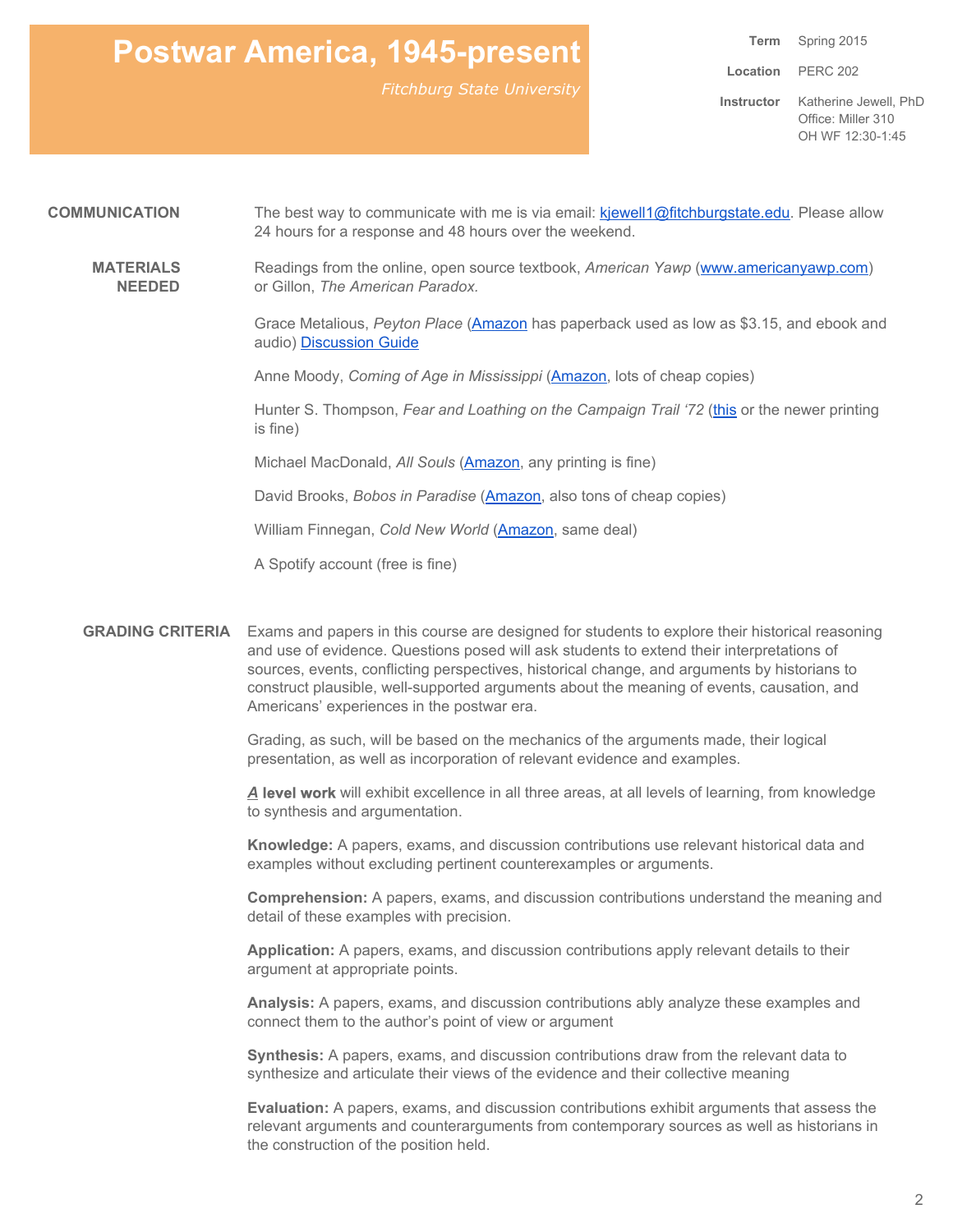*Fitchburg State University*

**Term Location Instructor** Spring 2015 PERC 202 Katherine Jewell, PhD Office: Miller 310 OH WF 12:30-1:45

**Creativity and Nuance:**A level work demonstrates a sophisticated approach to research and inquiry, and a student doing A work engages with the content, readings, and activities persistently and evenly throughout the course. A students demonstrate intellectual curiosity regardless of the assessed work.

Papers are written elegantly, making use of thoughtful prose, and all sources are documented according to citation rules and academic conduct policies.

*B***level work**may do some of the above quite well, with deficiencies in two or three of the categories listed. Arguments may be obvious or unoriginal, but are well supported and still demonstrate adequate knowledge, comprehension, application, and analysis. Papers are written in competent college level writing with all rules of documentation observed. Students are generally interested, but are perhaps unevenly engaged.

*C***level work** may also do some of the above well, with deficiencies in four to five of the categories listed. Arguments may be based on summary of events rather than the student's reflection and synthesis of material, and analysis and full comprehension of the examples presented may not be present or fully realized. Mechanics of the writing may be flawed, with some difficulty in grammar and expression, and documentation may display ignorance of the conventions of citation. These students are attentive, but offer few creative comments or constructive contributions.

*D* level work contains significant errors in mechanics and contains misreading of events, sources, or demonstrates incomplete knowledge of events and documents. These students may be missing or have late work.

*F***level work**is incomplete and not pertinent to the assigned tasks, or contain plagiarized ideas, phrases, sentences or sections. These students are frequently not present and do not complete all assignments.

**STUDENT CONDUCT** Class will be in a lecture-discussion format, and students are expected to complete all assigned readings outside of class, take notes, as well as be attentive in lectures and participate in discussions. Students are expected to adhere to all codes of conduct as [laid](http://www.fitchburgstate.edu/uploads/files/StudentConduct/ConductPolicy_web.pdf) out by the [University.](http://www.fitchburgstate.edu/uploads/files/StudentConduct/ConductPolicy_web.pdf) Any instances of academic dishonesty, including cheating, plagiarism (whether intentional or unintentional) will be reported and could result in failure of the assignment and the course.

> ATTENDANCE IS REQUIRED. Students are responsible for obtaining or making up all missed work due to illness or emergency absence.

Fitchburg State University encourages the full participation of individuals with disabilities in all aspects of campus living and learning. To support access and inclusion, Fitchburg State offers reasonable accommodations to students who have documented disabilities (e.g. physical, learning, psychiatric, sensory, etc.).If you require accommodations for this class, please provide me with a copy of your Accommodation Agreement as soon as possible so that we can discuss your specific needs. Any information that you share with me will be held in the strictest confidence, unless you give me permission to do otherwise.

If you require academic accommodations but do not have an Accommodation Agreement, please contact Disability Services as soon as possible to establish your eligibility for services. For more information, or to schedule an appointment, please call 978.665.4020. Disability Services is located in the Academic Support Center on the third floor of the Hammond building via the Library Entrance.

**Schedule of Readings and Assignments**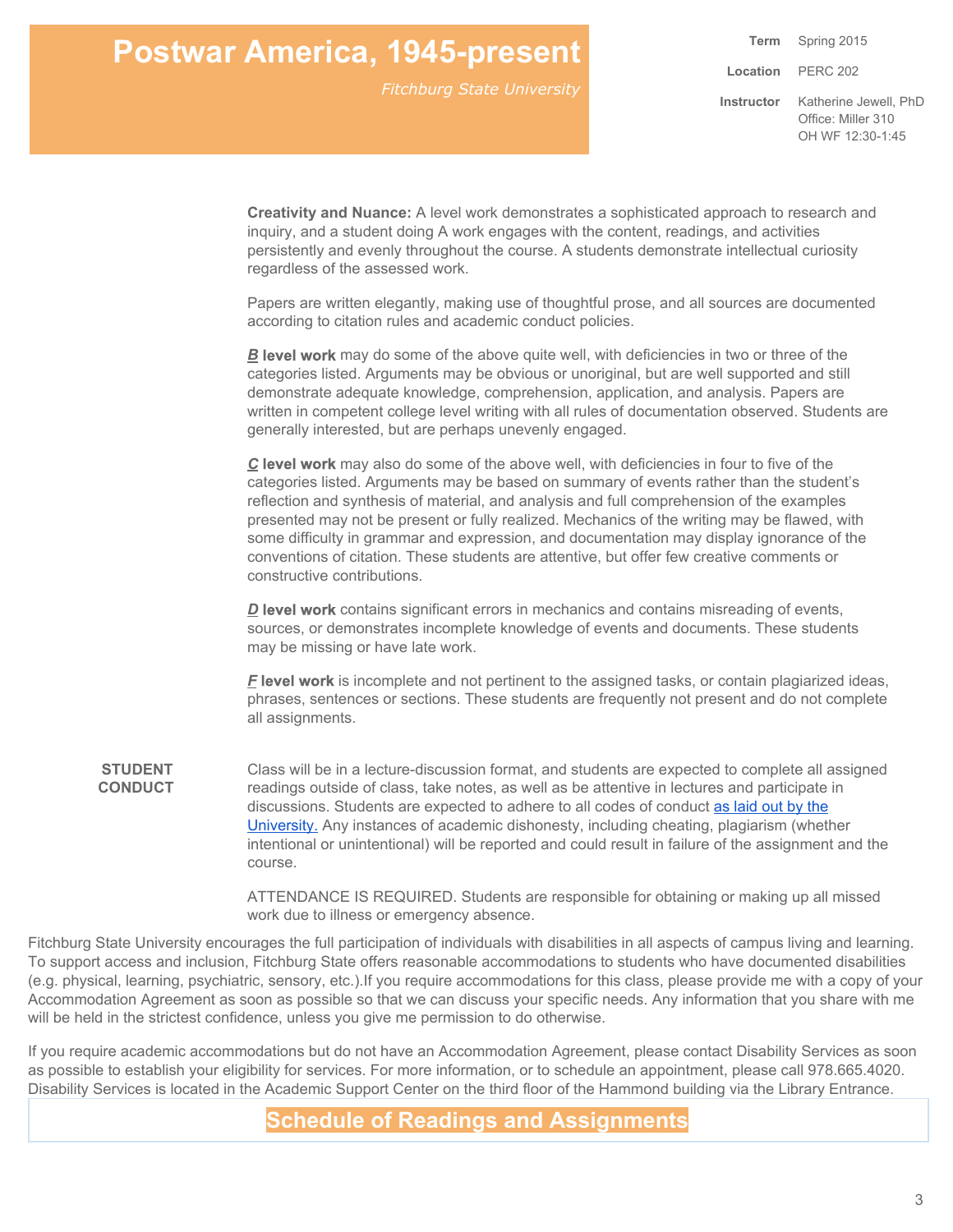**Term** Spring 2015

**Location** PERC 202

|                            | <b>Topic</b>                                                                                                                                                                                                                                                                                                                 | <b>Assigned Reading, Listening, Watching</b><br>*note that new assignments may be added, or<br>assignments may be modified, over the course of the<br>semester                                                                                                                                                                                                                                            |
|----------------------------|------------------------------------------------------------------------------------------------------------------------------------------------------------------------------------------------------------------------------------------------------------------------------------------------------------------------------|-----------------------------------------------------------------------------------------------------------------------------------------------------------------------------------------------------------------------------------------------------------------------------------------------------------------------------------------------------------------------------------------------------------|
| <b>Wednesday 1/14/2015</b> | Introductions                                                                                                                                                                                                                                                                                                                | Update: Someone on Twitter launched my "ice<br>breaker" question:<br>https://storify.com/mkramer/what-s-the-earliest-news<br>-event-that-you-remember                                                                                                                                                                                                                                                     |
| <b>Friday 1/16/2015</b>    | Legacy of WWII and<br><b>Cold War Beginnings</b>                                                                                                                                                                                                                                                                             | Read<br>American Yawp Chapter 25:<br>$\bullet$<br>http://www.americanyawp.com/text/25-the-cold-w<br>ar/<br>Listen<br>Spotify: WWII Legacies; The Cold War<br>$\bullet$<br>Watch<br>President Harry S. Truman Fires General<br>$\bullet$<br>MacArthur,<br>https://www.youtube.com/watch?v=xuLHJzDINP8<br>General MacArthur Addresses Congress,<br>$\bullet$<br>https://www.youtube.com/watch?v=Tuagi9kZe8A |
| <b>Wednesday 1/21/2015</b> | Truman and the Fair<br>Deal<br>*in the interest of time<br>I had to gloss over<br>aspects of Truman's<br>domestic program, in<br>particular his back and<br>forth relationship with<br>labor. If you want<br>more details, you can<br>find them here:<br>http://millercenter.org/<br>president/truman/essa<br>ys/biography/4 | Read<br>Truman documents online at the Miller Center:<br>$\bullet$<br>http://millercenter.org/president/truman<br>Select one of Truman's speeches and<br>$\circlearrowright$<br>read it.<br>Pick two quotes that you feel are<br>$\circ$<br>important and bring them to share with<br>the class<br>Look at the discussion guide for Peyton Place<br>$\bullet$                                             |
| Friday 1/23/2015           | McCarthyism and<br><b>Cold War Culture</b>                                                                                                                                                                                                                                                                                   | Read<br>Start Peyton Place and start contributing<br>$\bullet$<br>questions to the discussion guide.<br>Listen<br>Spotify: 1950s Suburbia<br>$\bullet$<br>Watch<br>Joe McCarthy on Democrats,<br>$\bullet$<br>https://www.youtube.com/watch?v=8iGGjGSdqf8<br>Edward R. Murrow on McCarthy,<br>$\bullet$<br>https://www.youtube.com/watch?v=vEvEmkMNY<br><b>HY</b>                                         |
| <b>Wednesday 1/28/2015</b> | Elvis's America                                                                                                                                                                                                                                                                                                              | Read                                                                                                                                                                                                                                                                                                                                                                                                      |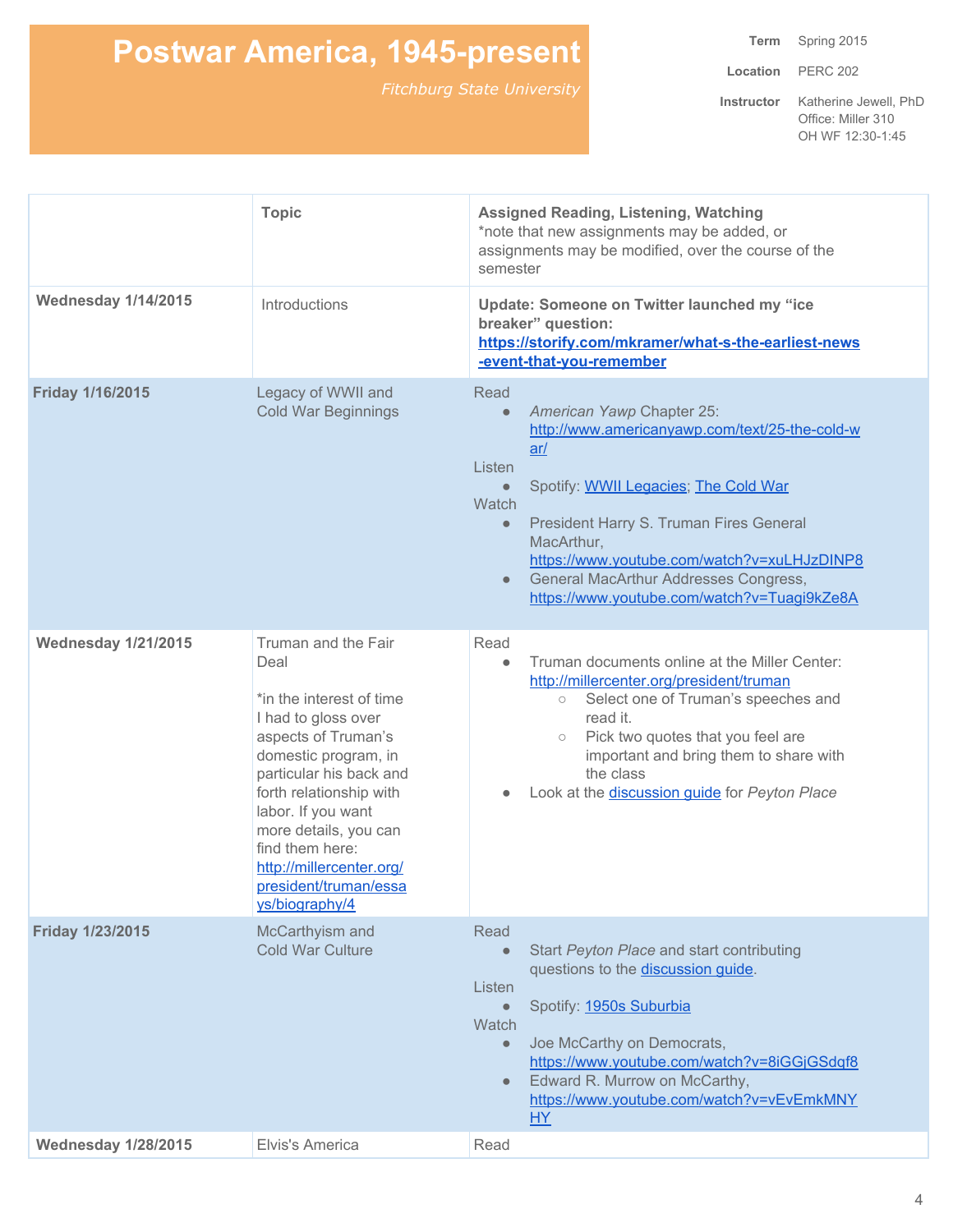**Term** Spring 2015

**Location** PERC 202

| <b>Wednesday 2/18/2015</b> | Discussion: Coming of<br>Age in Mississippi                        | Read<br>$\bullet$                                                           | All of Moody. Before class, be sure to have posted<br>your quote here.                                                                                                                                                                                                                                                                   |
|----------------------------|--------------------------------------------------------------------|-----------------------------------------------------------------------------|------------------------------------------------------------------------------------------------------------------------------------------------------------------------------------------------------------------------------------------------------------------------------------------------------------------------------------------|
| <b>Friday 2/13/2015</b>    | <b>Civil Rights</b>                                                | Read<br>Listen<br>$\bullet$<br>Watch<br>$\bullet$<br>$\bullet$              | Start reading Moody. Post quotes you find<br>interesting here.<br>Spotify: Civil Rights<br>The Children's March,<br>https://www.youtube.com/watch?v=5c113fq3vhQ<br>LBJ and MLK discuss civil rights, Jan 15, 1965:<br>http://millercenter.org/presidentialrecordings/lbj-w<br>h6501.04-6737                                              |
| <b>Wednesday 2/11/2015</b> | The New Frontier and<br>the Great Society                          | Read<br>$\bullet$<br>Listen<br>$\bullet$<br>Watch<br>$\bullet$<br>$\bullet$ | American Yawp Chapter 27:<br>http://www.americanyawp.com/text/27-the-sixties/<br>Spotify: The Great Society<br>President Kennedy 1961 Inaugural Address -<br>YouTube<br>Lyndon Johnson talks to Sen. Richard Russell,<br>https://www.youtube.com/watch?v=YE6i2vYbY3I<br>LBJ orders pants,<br>https://www.youtube.com/watch?v=4zNMo8kl7Ac |
| <b>Friday 2/6/2015</b>     | Awakenings in 1960                                                 | Read<br>$\bullet$<br>Listen<br>$\bullet$<br>Watch<br>$\bullet$              | Finish Chapter 26<br>Spotify: <b>JFK</b><br>Excerpts from Harvest of Shame,<br>https://www.youtube.com/watch?v=vyrJClHzxig                                                                                                                                                                                                               |
| Wednesday 2/4/2015         | Paper 1 Topics<br><b>Handed Out</b><br>Discussion: Peyton<br>Place | prep.                                                                       | Review paper topics<br>All, Peyton Place, review discussion quide and add<br>questions before class. The guide will close after class. Be<br>sure to add initials or name to get credit for discussion                                                                                                                                   |
| Friday 1/30/2015           |                                                                    | Read<br>$\bullet$                                                           | All, Peyton Place, review discussion guide and<br>add questions before class. The guide will close<br>after class.                                                                                                                                                                                                                       |
|                            |                                                                    | $\bullet$<br>Listen<br>$\bullet$<br>Watch                                   | Start American Yawp Chapter 26:<br>http://www.americanyawp.com/text/26-the-affluent<br>-society/<br>Continue Peyton Place<br>Spotify: <b>Birth of Rock</b>                                                                                                                                                                               |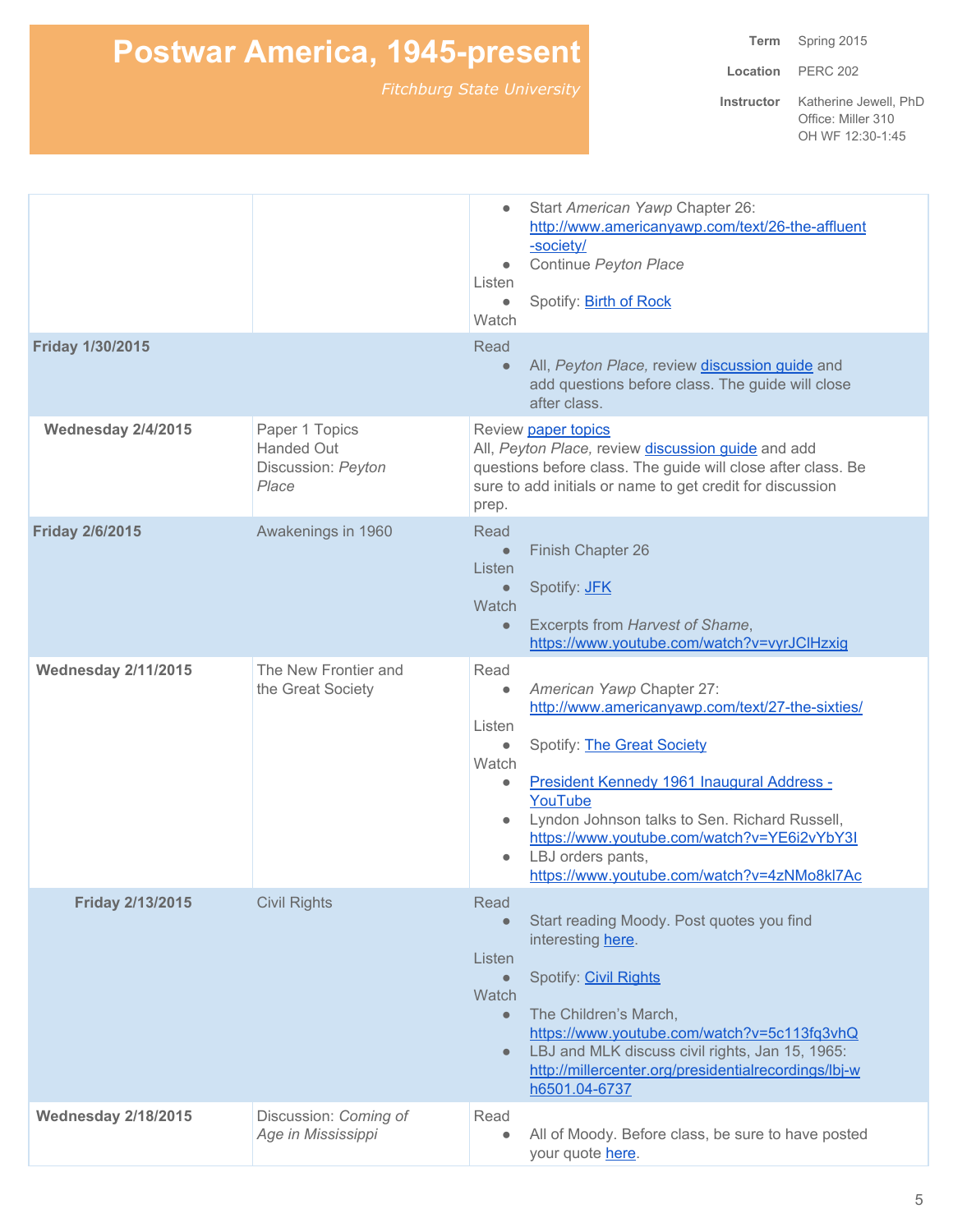**Term** Spring 2015

**Location** PERC 202

| <b>Friday 2/20/2015</b>    | Vietnam                                     | Read<br>document online, Wineburg on teaching Forrest<br>$\bullet$<br>Gump<br>Listen<br>Spotify: Vietnam Era<br>$\bullet$<br>Select one of these songs that you think is the<br>$\bullet$<br>"quintessential" Vietnam song<br>Watch<br>LBJ discusses Vietnam with Eisenhower,<br>$\bullet$<br>https://www.youtube.com/watch?v=SIKu9t9Q9x8<br>Buckley and Chomsky debate Vietnam, Part 3,<br>$\bullet$<br>https://www.youtube.com/watch?v=YpmWLBjs6g<br>$M$ ; Part 4,<br>https://www.youtube.com/watch?v=ipCRgy8p6e4 |
|----------------------------|---------------------------------------------|---------------------------------------------------------------------------------------------------------------------------------------------------------------------------------------------------------------------------------------------------------------------------------------------------------------------------------------------------------------------------------------------------------------------------------------------------------------------------------------------------------------------|
| <b>Wednesday 2/25/2015</b> | Paper 1 Due                                 | Watch<br>Berkeley in the Sixties documentary<br>۰                                                                                                                                                                                                                                                                                                                                                                                                                                                                   |
| <b>Friday 2/27/2015</b>    | New Left and the<br>Counterculture          | Read<br>American Yawp Chapter 28<br>$\bullet$<br>http://www.americanyawp.com/text/28-the-unravel<br>inq/<br>documents online<br>$\bullet$<br>Listen<br>Spotify: <b>The Counterculture</b><br>$\bullet$<br>Watch<br>Woodstock on CBS News,<br>$\bullet$<br>https://www.youtube.com/watch?v=WehjMZcQqP<br>"California Dreamin""<br>$\bullet$<br>https://www.youtube.com/watch?v=N-aK6JnyFmk<br>"White Rabbit"<br>$\bullet$<br>https://www.youtube.com/watch?v=WANNqr-vcx0<br>$\bullet$                                |
| Wednesday 3/4/2015         | Annus Mirabilis;<br><b>Annus Horribilis</b> | Read<br>documents online, Cowie essay, "Something is<br>$\bullet$<br>happening to people like me."<br>Watch<br>Dan Rather on DNC floor 1968,<br>$\bullet$<br>https://www.youtube.com/watch?v=wltUjFU1i4M<br>Chicago, 1968 footage,<br>$\bullet$<br>https://www.youtube.com/watch?v=7_9OJnRnZjU<br>&list=PL8CF5405185CFBBB7&index=13<br>1968 Olympics Black Power Salute,<br>$\bullet$<br>https://www.youtube.com/watch?v=S49Tw679AK<br>c<br>Bring your questions about the midterm.                                 |
| <b>Friday 3/6/2015</b>     | <b>Midterm</b>                              | Be sure to review the list of terms from lectures as you<br>prepare. Study Guide. ID Answer Guide                                                                                                                                                                                                                                                                                                                                                                                                                   |
| <b>Wednesday 3/11/2015</b> | Spring Break                                |                                                                                                                                                                                                                                                                                                                                                                                                                                                                                                                     |
| Friday 3/13/2015           | <b>Spring Break</b>                         |                                                                                                                                                                                                                                                                                                                                                                                                                                                                                                                     |
| <b>Wednesday 3/18/2015</b> | The Trickster                               | Listen                                                                                                                                                                                                                                                                                                                                                                                                                                                                                                              |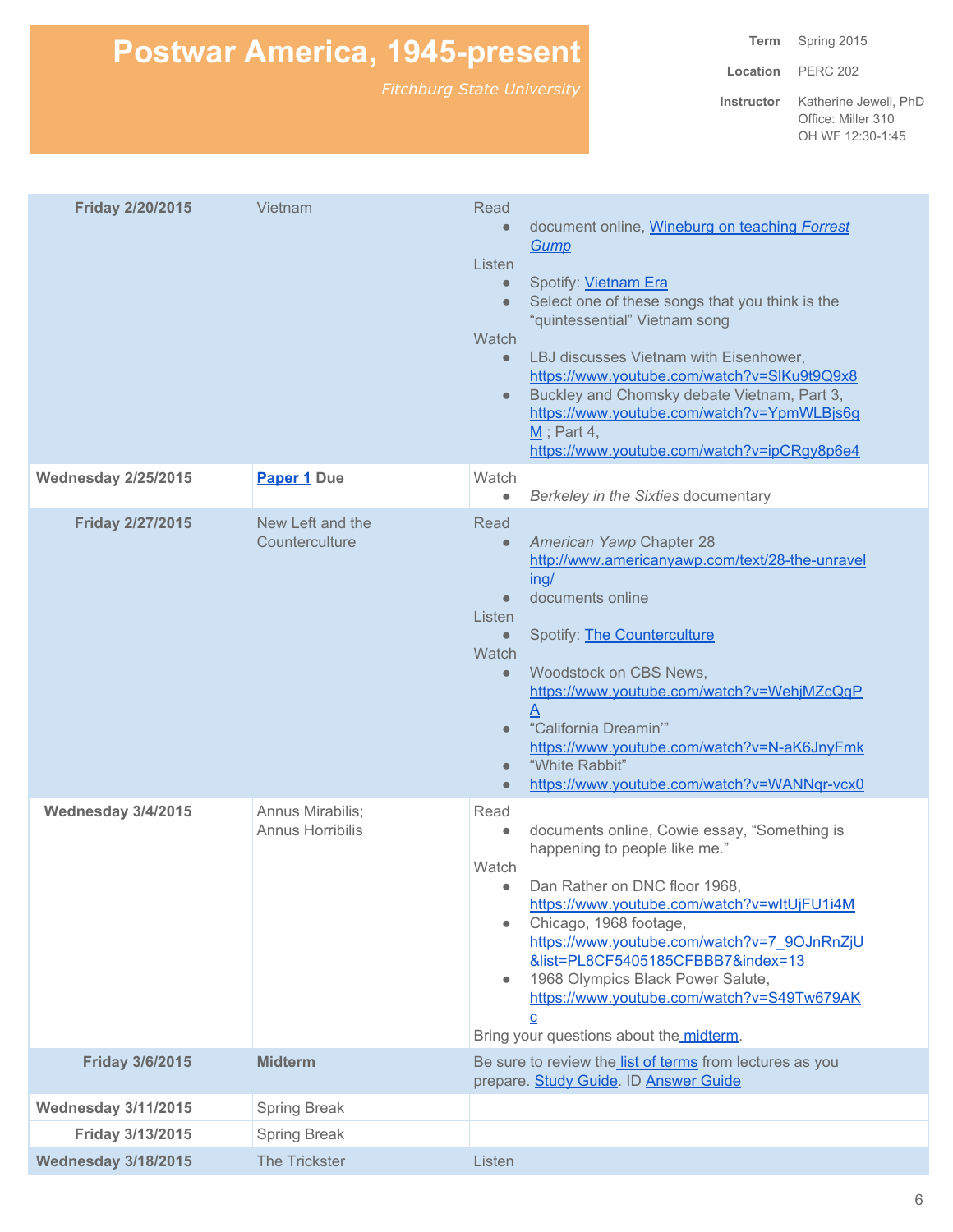**Term** Spring 2015

**Location** PERC 202

|                            |                                                               | Remarks on Being Reelected to the Presidency<br>$\bullet$<br>(November 7, 1972)<br>Start reading Hunter S. Thompson<br>$\bullet$                                                                                                                                                                                                                        |
|----------------------------|---------------------------------------------------------------|---------------------------------------------------------------------------------------------------------------------------------------------------------------------------------------------------------------------------------------------------------------------------------------------------------------------------------------------------------|
| Friday 3/20/2015           | Nixon and Kissinger                                           | Watch<br>Nixon learns of Pentagon Papers, Haig,<br>$\bullet$<br>https://www.youtube.com/watch?v=W6dytU1gJM8<br>Read<br>Continue w/ Thompson<br>$\bullet$                                                                                                                                                                                                |
| <b>Wednesday 3/25/2015</b> | The Fragmentation<br><b>Begins</b>                            | Watch<br>"Smoking Gun" tape, Watergate scandal,<br>$\bullet$<br>https://www.youtube.com/watch?v=WANNqr-vcx0<br>Read<br><b>Finish Thompson</b><br>$\bullet$                                                                                                                                                                                              |
| Friday 3/27/2015           | Discussion: Fear and<br>Loathing on the<br>Campaign Trail '72 | <b>Paper 1 Revision Statement Due</b><br>Select three scenes/passages from Fear and Loathing<br>on the Campaign Trail '72 that you think exemplify<br>Thompson's style of journalism, and find a current<br>example from journalism today that you think<br>represents the continuation of this style. Post your<br>passages and current examples here. |
| Wednesday 4/1/2015         | Paper 2 Topics<br><b>Passed Out</b>                           | <b>Review Paper 2 topics.</b>                                                                                                                                                                                                                                                                                                                           |
| <b>Friday 4/3/2015</b>     | Turning Inward in the<br>"Me" Decade                          | Read<br>documents online<br>$\bullet$<br>Listen:<br>Spotify: Cultural Nationalism and Watergate and<br>$\bullet$<br>Me Decade                                                                                                                                                                                                                           |
| Wednesday 4/8/2015         | Jimmy Carter and the<br><b>Crisis of Confidence</b>           | Listen<br>crowdsourced Spotify list: add songs to this list on<br>$\bullet$<br>Spotify to create a soundtrack for the Carter<br>years.<br>Watch<br>Jimmy Carter's "Crisis of Conficence" speech,<br>$\bullet$<br>1979, exerpt,<br>https://www.youtube.com/watch?v=1llRVy7oZ58                                                                           |
| Friday 4/10/2015           | Discussion: All Souls                                         |                                                                                                                                                                                                                                                                                                                                                         |
| <b>Wednesday 4/15/2015</b> | <b>Gender Politics in the</b><br>1970s                        | Listen<br>Spotify: Feminism<br>Watch<br>Virginia Slims commercial,<br>$\bullet$<br>https://www.youtube.com/watch?v=PlktDvdlt4c<br>Running in High Heels: Intro to Schlafly,<br>$\bullet$<br>http://www.youtube.com/watch?v=z36SkdYdfN0<br>Running in High Heels: The F Word<br>$\bullet$<br>http://www.youtube.com/watch?v=iOUQkEHQIfU                  |
| Friday 4/17/2015           | <b>Red States Rising</b>                                      | Read<br>Heather Thompson, "Why Mass Incarceration<br>۰<br>Matters: Rethinking Crisis, Decline, and                                                                                                                                                                                                                                                      |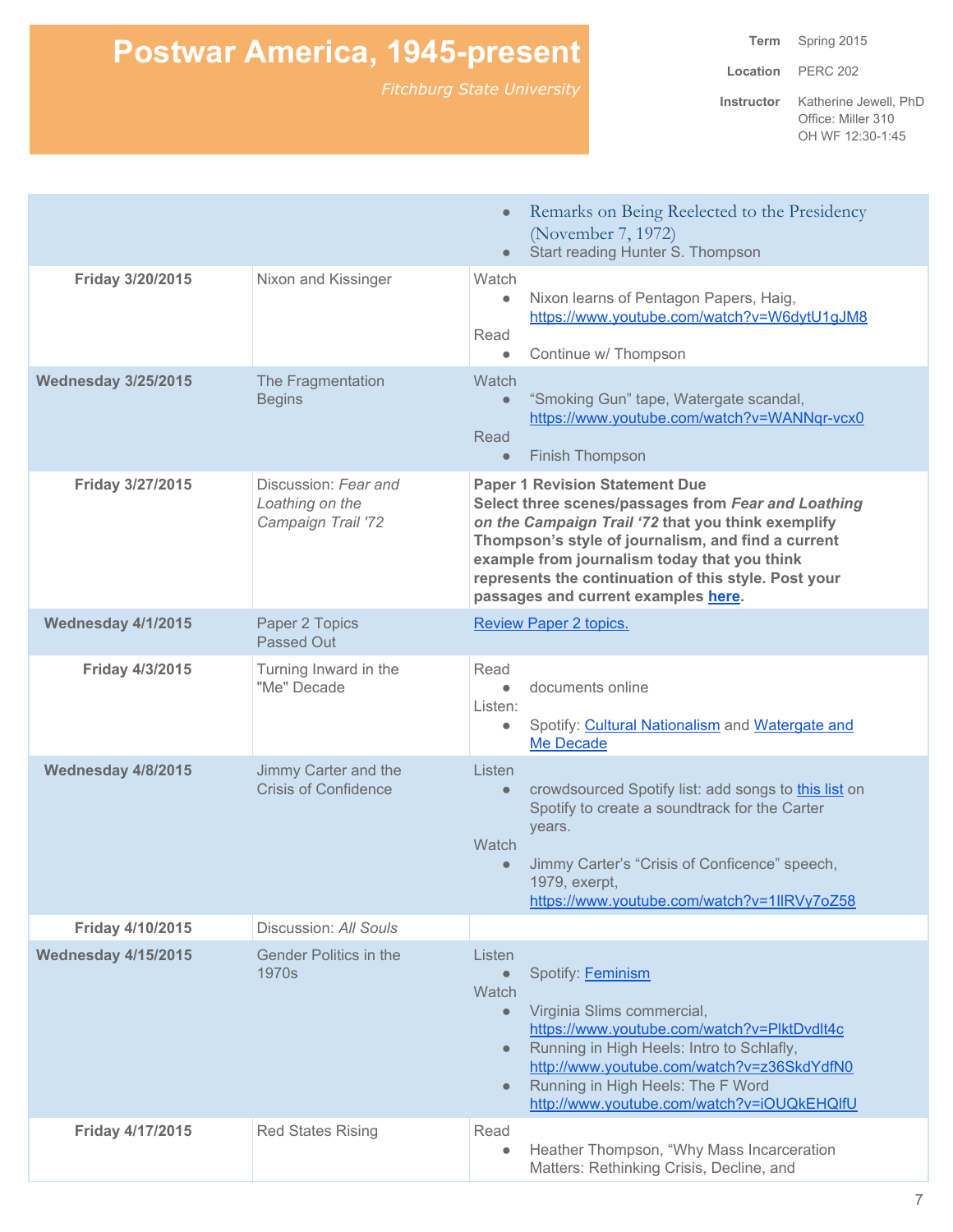**Term** Spring 2015

**Location** PERC 202

|                            |                                                                                                       | Transformation in Postwar American History"<br>Journal of American History December 2010. Find<br>through the library's website.<br>Watch<br>Dukes of Hazzard opening, Dukes Of Hazzard<br>$\bullet$<br><b>Theme Tune</b><br><b>Dallas Opening</b><br>$\bullet$<br>http://www.youtube.com/watch?v=pFN-LHYNYW<br>$\cup$                                                                                                                                                  |
|----------------------------|-------------------------------------------------------------------------------------------------------|-------------------------------------------------------------------------------------------------------------------------------------------------------------------------------------------------------------------------------------------------------------------------------------------------------------------------------------------------------------------------------------------------------------------------------------------------------------------------|
| <b>Wednesday 4/22/2015</b> | Thunder on the Right                                                                                  | Read: American Yawp Chapter 29<br>http://www.americanyawp.com/text/29-the-rise-of-the-right/                                                                                                                                                                                                                                                                                                                                                                            |
|                            | <b>Paper 2 Due</b>                                                                                    | <b>Start reading Bobos in Paradise and Cold New World</b>                                                                                                                                                                                                                                                                                                                                                                                                               |
| Friday 4/24/2015           | A Reagan Revolution?                                                                                  | Listen<br>Spotify: Reagan's America (and further<br>$\bullet$<br>crowdsource it!)<br>Watch<br>Ronald Reagan's 1981 inaugural address,<br>$\bullet$<br>https://www.youtube.com/watch?v=hpPt7xGx4Xo<br>Ronald Reagan's Remarks on the Challenger<br>Shuttle Explosion,<br>http://www.youtube.com/watch?v=mt 6S25JsV4<br><b>Continue reading Bobos in Paradise and Cold New</b><br><b>World</b>                                                                            |
| <b>Wednesday 4/29/2015</b> | Trouble in Lakewood                                                                                   | Watch<br>First Blood (Trailer 1982)<br>$\bullet$<br>http://www.youtube.com/watch?v=rjptQSfuTy8<br><b>Continue reading Bobos in Paradise and Cold New</b><br><b>World</b>                                                                                                                                                                                                                                                                                                |
| Friday 5/1/2015            | <b>Bill Clinton and the</b><br>1990s                                                                  | Read<br>American Yawp Chapter 30<br>$\bullet$<br>http://www.americanyawp.com/text/30-the-recent-<br>past/<br><b>Continue reading Bobos in Paradise and Cold</b><br>$\bullet$<br><b>New World</b><br>Listen<br>Spotify: The Internet Age<br>$\bullet$<br>Watch<br>Clinton plays saxophone on Arsenio Hall Show,<br>$\bullet$<br>https://www.youtube.com/watch?v=2TwSXvucsJ4<br>Newt Gingrich on Firing Line,<br>$\bullet$<br>https://www.youtube.com/watch?v=tDhP4IDbdKE |
| Wednesday 5/6/2015         | Discussion: Cold New<br>World/Bobos in<br>Paradise<br><b>Paper 2 Revision</b><br><b>Statement Due</b> | Finish BOTH Cold New World and Bobos in Paradise.                                                                                                                                                                                                                                                                                                                                                                                                                       |